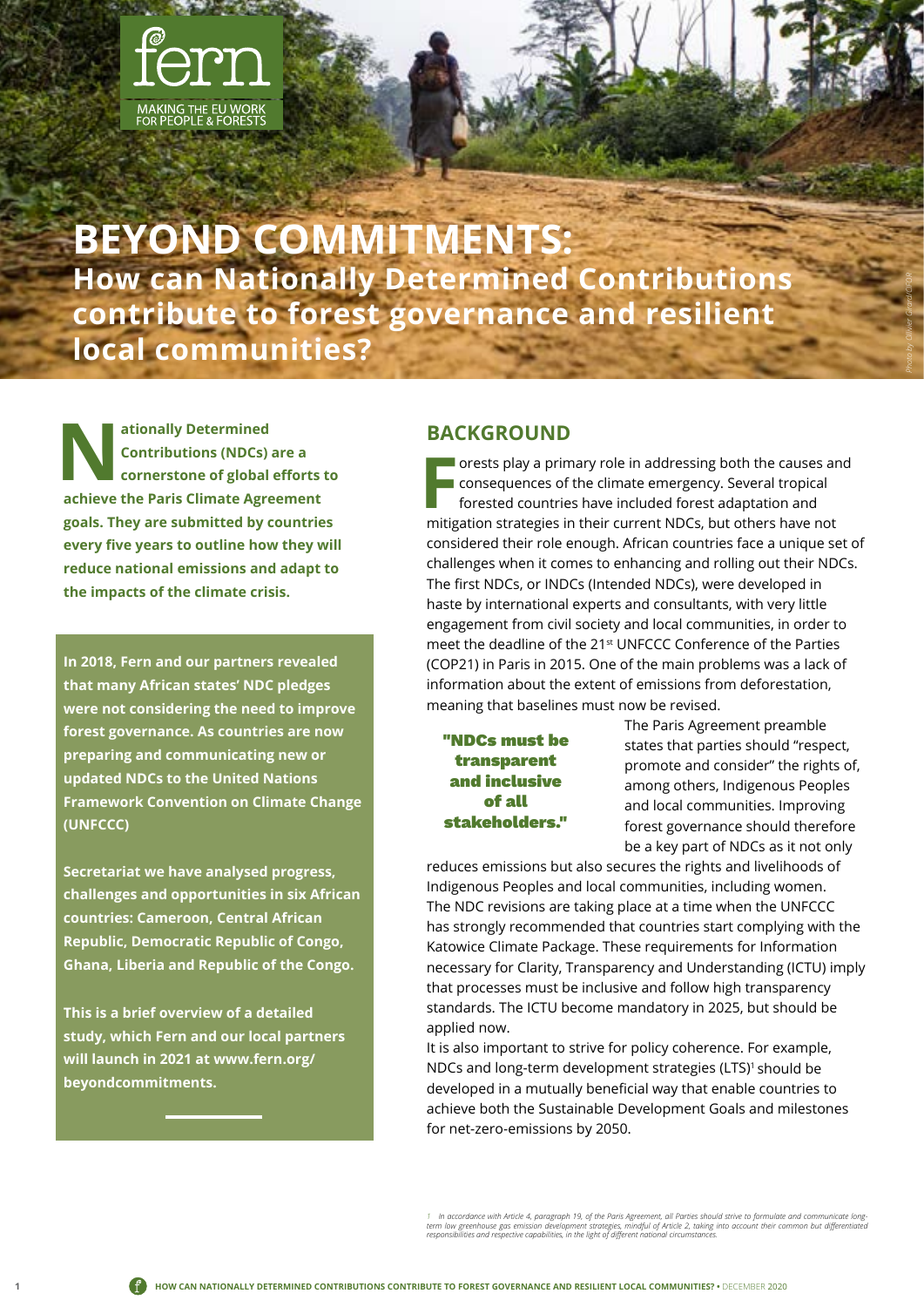**PROGRESS** 

In 2018 Fern and partners proper recommendations to strengthe years later, lack of both transpartners and the MDC implementation monitoring it difficult to assess progress made. n 2018 Fern and partners proposed recommendations to strengthen the NDCs. Two years later, lack of both transparency and a clear  $\overline{\phantom{a}}$  NDC implementation monitoring system makes We can say, however that there has been some progress on building links with stakeholders engaged in initiatives such as Reduction Emissions from Deforestation and Forest Degradation (REDD)+ and the Voluntary Partnership Agreements of the Forest Law Enforcement, Governance and Trade (FLEGT) Action Plan. These timid improvements are not, however, strong enough and donor coordination remains poor. The lack of civil society

participation and inter-sectoral engagement

continues to hinder implementation and monitoring.



*Photo : by Axel Fassio/CIFOR*

### **RECOMMENDATIONS**

This report offers four overarching recommendations:

• Fully integrate forest governance objectives into adaptation and mitigation measures.

- Reinforce civil society participation, transparency and inclusion in the implementation of NDCs.
- •Design solid and participatory Measurement Report and Verification (MRV) processes for NDC implementation
- Make gender a key element of climate policies.